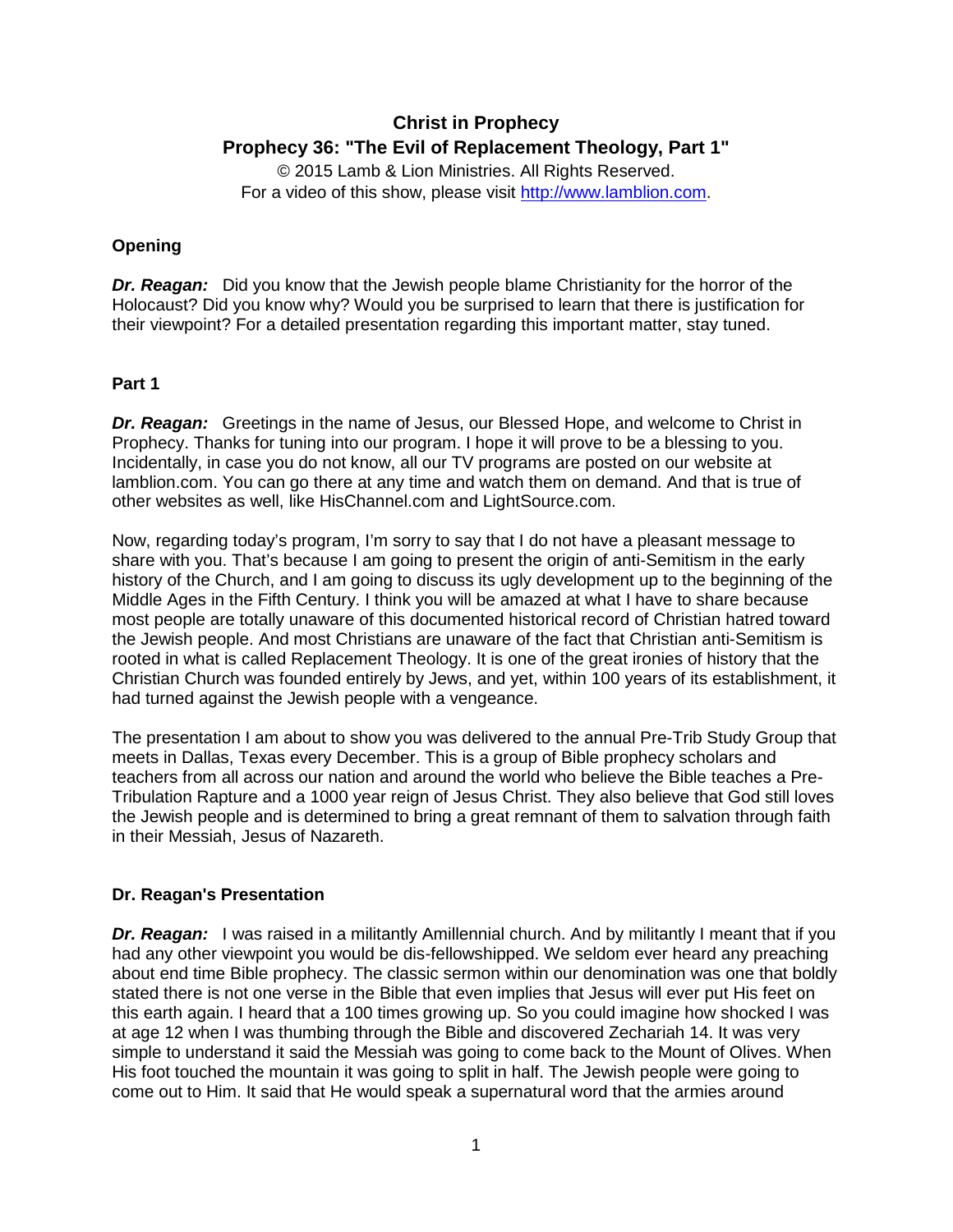Jerusalem would be destroyed. And it said that on that day verse 9 He would become King over all the earth. I was stunned. I could hardly believe my eyes. I'd always been taught that the Bible meant what it said so I found this passage to be very confusing since my pastor had always taught that Jesus was never coming back to this earth. So I decided to confront my pastor with it and I was only 12 years old and I was filled with fear and trembling. I'll never forget that encounter. I reminded him of what he had been teaching. And then I asked him to read Zechariah 14:1-9 and tell me the meaning. He pulled out his Bible he read the passage, and then he seemed to sit there for an eternity and suddenly he looked up, he pointed his finger in my face and he said, "Son, I do not know what this passage means. But I can guarantee you one thing it doesn't mean what it says." Well that was hard for me to swallow. Again I'd been taught the Bible meant what it said. And being a stubborn Irishman I decided to seek other opinions. One preacher explained to me that all Old Testament prophecies had been fulfilled. He said, "I have no idea when or where this prophecy was fulfilled. But I can guarantee you one thing it has been fulfilled because all Old Testament prophecies have been fulfilled in Jesus Christ." When I was about 18 years old we had a preacher come to town who was a seminary graduate. In our denomination that was very, very rare, but he was a seminary graduate. He repeated the same old claim that there was not one single verse in the Bible that even implies Jesus will ever put His feet on this earth again. And I came up afterwards and I confronted him with Zechariah 14 and he didn't even need to read it. He didn't even need to think about it. He knew it. He just blurted out one word, "Apocalyptic." Well I had no idea what he was talking about. I didn't know if that was a theory or a disease but he was a seminary graduate so I accepted his explanation. When I started preaching in my early 20's I would confidently proclaim that Jesus was never going to put His feet on the earth again. And one time a little old lady in tennis shoes came up afterwards and she said, "What about Zechariah 14?" And I said, "Apocalyptic." She turned around and ran for the door. I didn't know what I was talking about. She didn't know what she was talking about. All God's children were happy. I didn't realize at the time but I had been introduced to allegorical interpretation of Scripture. The official position of my church was that everything in the Bible meant exactly what it said unless it was talking about the Second Coming in which case it never meant what it said. I was also introduced to Replacement Theology. Although no one in our denomination really knew what that was, I never heard the term. You'll find it hard to believe how I was confronted with this unbiblical concept. I mean you're going to find this hard to believe. I was taught that it was sinful to pray the Lord's Prayer. I heard many sermons about this. Sinful to pray the Lord's Prayer. I was told the Lord's Prayer is irrelevant to modern day Christians because the prayer has already been answered. We were told, the prayer says, "Thy Kingdom come." And we were told the Kingdom has already come the Kingdom is the Church. So it is an irrelevant prayer.

Another way in which I was subjected to the attitude of Replacement Theology was the teaching that all of the Old Testament had been nailed to the Cross and was therefore irrelevant to Christianity. We called ourselves a New Testament Church and when the minister told us to bring our Bibles to church we brought them but 90% of the people had only a New Testament. Many of us did not even own a complete Bible. The beginning of my liberation from these viewpoints occurred when I was about 30 years old. I started reading the Minor Prophets and I was absolutely captivated by them. Their messages seemed so relevant to what was going on in the world today. And once again it was the book of Zechariah that proved to be my turning point. After reading it through from start to finish for the first time in my life I was impacted by the fact that it was full of Messianic prophecies about the First Coming and that every one of those prophecies meant what they said. It suddenly dawned on me that if the First Coming prophecies in this apocalyptic book meant what they said then the Second Coming prophecies must mean what they said. My study of Bible prophecy since that time has convinced me that the twisting of Scriptures through spiritualization is a terrible abuse of God's Word. It has lead Christians to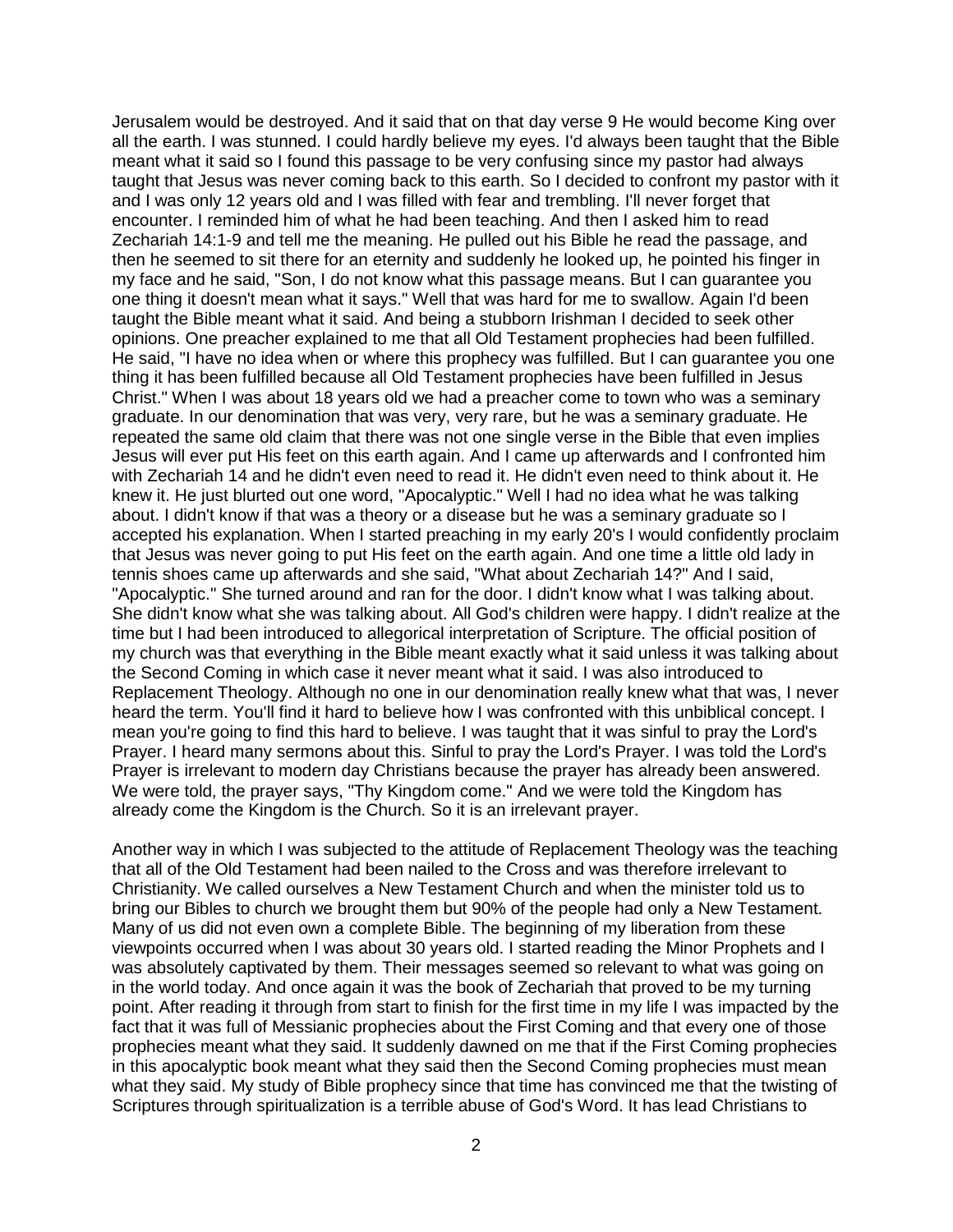reject the Genesis account of Creation as well as the promises of God for the future. From the beginning to the end of the Bible we need to interpret God's Word for it plain sense meaning. And the failure to do so will produce tragic doctrines like Replacement Theology. And I'd like to get into the topic of Replacement Theology by going to the root of it; and the root of it is Satan. It is Satan's hatred of the Jewish people. Satan hates the Jews with a passion for several reasons: He hates them because God choose them to be His witnesses to the world. He hates them because through them God gave the world the Bible. He hates them because through them God gave the world the Messiah. He hates them because God has promised that He will save a great remnant of them. And he hates them because God has promised that through that remnant He will bless all the nations of the world during the millennial reign of Jesus. Satan is determined to destroy every Jew on planet earth so that God cannot keep His promises to them.

Part of Satan's strategy, part of his strategy has been to infect the Church with what has historically been called Supersessionism. This is the idea that God has replaced the Jews with the Church. It's only in the 20th Century that this concept has come to be known as Replacement Theology. The roots of Replacement Theology and its fruit of Anti-Semitism go back to the very beginning of Christianity. As I'm sure all of you are well aware the Church began as a Jewish institution. It was founded in Judea by Jews who were followers of a Jewish Messiah. And all of its founding documents were written by Jews. The Jewish nature of the early Church is attested to by this symbol, it is one of the oldest Christian symbols that's ever been found. It's carved into artifacts found in Jerusalem that date back to the First Century. As you can see it shows the fish the symbol of the Church emerging from Jewish roots represented by the menorah and the Star of David. And the fish became a symbol for Christians because the word for fish in Greek is "ichthus" an acronym for Jesus Christ, God's Son and Savior. Now as the Church began to spread beyond its Judean origin and it embraced more and more Gentiles it quickly lost touch with its Jewish roots. This process was accelerated by the destruction of the mother church in Jerusalem during the Second Jewish Revolt against the Romans that ended in 136 AD. Another key to the gentilizing of the Church was the development of an allegorical hermeneutical approach to the Scriptures that enabled the Church to appropriate Israel's promises for itself. Incidentally here is an illustration of the meaning of allegorical interpretation I found on the internet. "Allegory, what you say your story really means after someone else tells you what they think it really means."

For example an example of allegorical interpretation early in Church history consider Tertullian writing in the Third Century using the allegorical approach he was able to argue that the promise of Genesis 25, that the older will serve the younger was really a prophecy that Israel would become subservient to the Church. As a result of these historical developments Christian apologists starting as early as the Second Century began to turn against the Jews characterizing them as "Christ killers." Consider the following examples. Let's begin with the Epistle of Barnabas around 100 AD this is only 70 years after the Church was established. This writing was a contender for inclusion in the Bible. It is a good demonstration of how profoundly Greek methods of interpretation had early impacted Christianity. The writer insisted that the Old Testament was never meant to be read literally but was to be interpreted allegorically. The writer argued that only a Christian could make sense of the Bible. He further argued that the carnal Jews with their earthly mindset had failed to recognize the hidden messages of their own Scriptures. And as a result had eternally forfeited their entitlement to the covenant promises made to Abraham, Isaac and Jacob. Or consider Ignatius of Antioch he said that those who partake of the Passover are partakers of those who killed Jesus. Or Justin Martyr in the Second Century he claimed God's Covenant with Israel was no longer valid and that the Gentiles had replaced the Jews. Additionally he was the first person to identify the Church as the true spiritual Israel and he declared that the plight of the Jews, their exile and their persecution had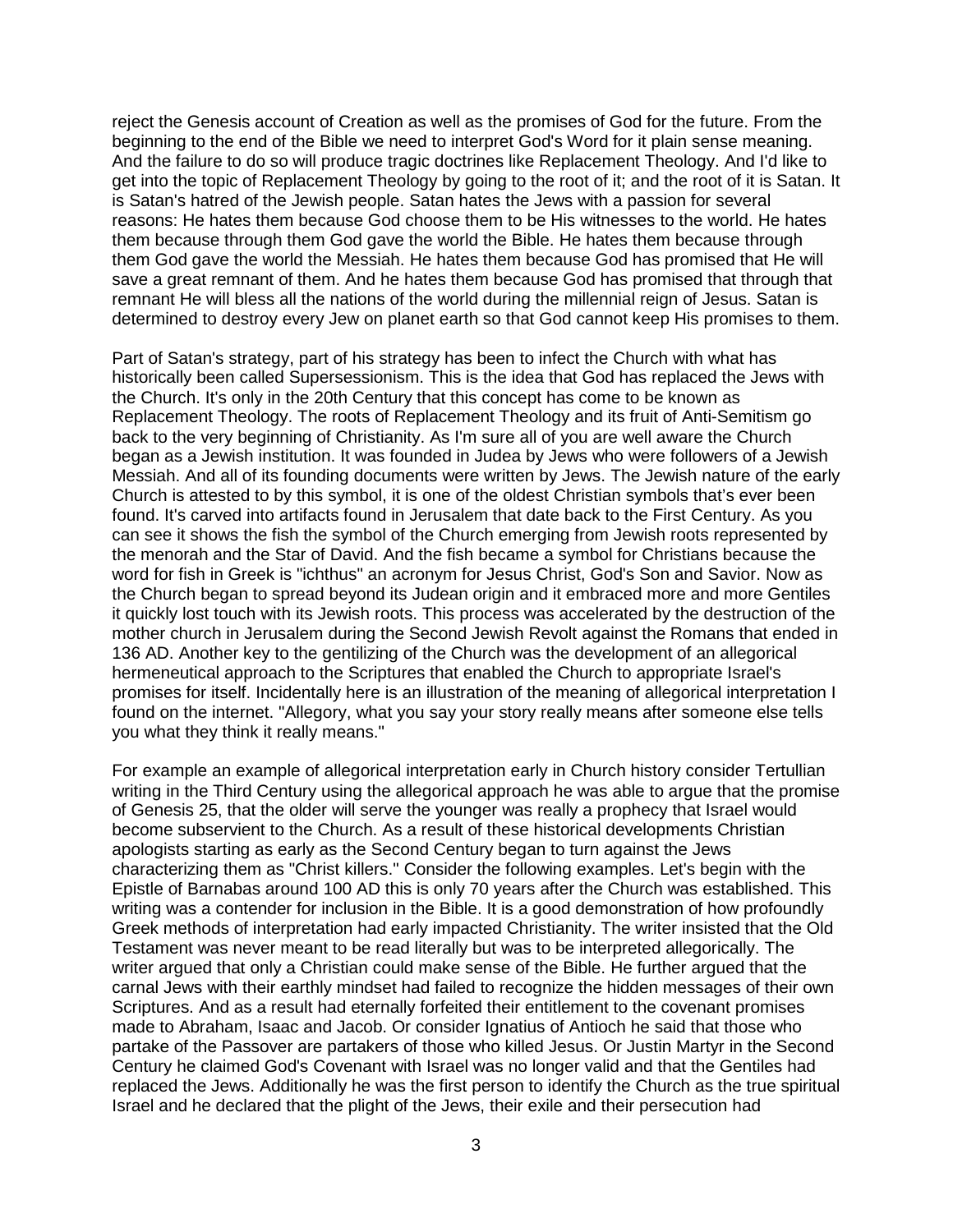happened quote, "In fairness, in justice because they had slain the just one." Early on the idea of deicide is mentioned over and over. Consider Melito of Sardis once again he focused on the issue of deicide proclaiming the King of Israel slain with Israel's right hand alas for the new wickedness of the new murder. Irenaeus as student of Polycarp who in turn was a disciple of the Apostle of John declared, "The Jews were disinherited, disinherited from the grace of God." He argued that it happened because they had rejected the Son of God and because they slew Him. Clement of Alexandria claimed that Israel denied the Lord and thus forfeited the place of true Israel. Hippolytus of Rome he is considered by many to be the most important theologian of the Third Century, he was a student of Irenaeus. He declared that the Jews had been darkened in the eyes of their soul with a darkness utter and everlasting. He further stated that they were destined to be slaves to the nations, to the nations. Not 400 years as in Egypt. Not 70 years in Babylon but slaves to the nations forever. Tertullian of Carthage he blamed the Jews for the death of Jesus and argued that they had been rejected by God. Cyprian of Carthage his student he wrote, "I have endeavored to show that they Jews departed from God and lost God's favor while the Christians succeeded to their place deserving well of the Lord by faith and coming out of the nations and from the whole world. He added, "We Christians when we pray say, 'Our Father' because he has begun to be ours and has ceased to be the Father of the Jews who have forsaken Him." Ceased to be the Father of the Jews who have forsaken Him. And of course there was Origen of Alexandria a person who perfected the allegorical approach to Scripture. He was responsible for much Anti-Semitism all of which was based on his assertion that the Jews were responsible for killing Jesus. In his treatise against Celsus he wrote these words, "We say with confidence that they the Jews will never be restored to their former condition. For they committed a crime of the most unhallowed kind in conspiring against the Savior of the human race. It accordingly behooved that city where Jesus underwent these sufferings to perish utterly and the Jewish nation to be overthrown and the invitation of happiness offered them by God to pass to others." To Christians. And then there is the Council of Elvira this council was held in 305 AD, it was an ecclesiastical senate of the Spanish clerics held in the city that we know today as Grenada. The council voted to prohibit Christians from sharing a meal with a Jew, marrying a Jew, blessing a Jews or observing the Sabbath.

We come now to the great turning point in the history of Christianity namely Constantine's conversion to Christianity in 306 AD and his ultimate adoption of Christianity as the official religion of the Roman Empire in 321 AD. As we have seen by the beginning of the Fourth Century Replacement Theology and its virulent Anti-Semitism had become entrenched in Christian thought. And when Christianity was given the approval of the empire overnight the Emperors began to enact into law the concepts and claims of Christian theologians against Jews and Judaism.

In the Edict of Milan in 313 AD favor was granted to Christianity while synagogues were outlawed. Another edict issued in 315 AD authorized the burning of Jews if they were convicted of breaking laws. As the church became increasingly dominate further laws were passed that severely curtailed rabbinical jurisdiction, prohibited conversions to Judaism, excluded Jews from holding high office or serving in the military. As Clarence Wagner has summed it up, "Instead of the Church taking this opportunity to spreads its Gospel message in love it truly became the Church triumphant ready to vanquish its foes."

And then we come to the Council of Nicea 325, the first ecumenical council of the Church. It was held in what is modern day Turkey, and it was convened and presided over by Emperor Constantine. This is the historic Council that settled the Christological issue of the nature of the Son of God and his relationship to God the Father. But regarding the Jews, the Council changed the celebration of the Resurrection from the Jewish Feast of First Fruits to Easter in an attempt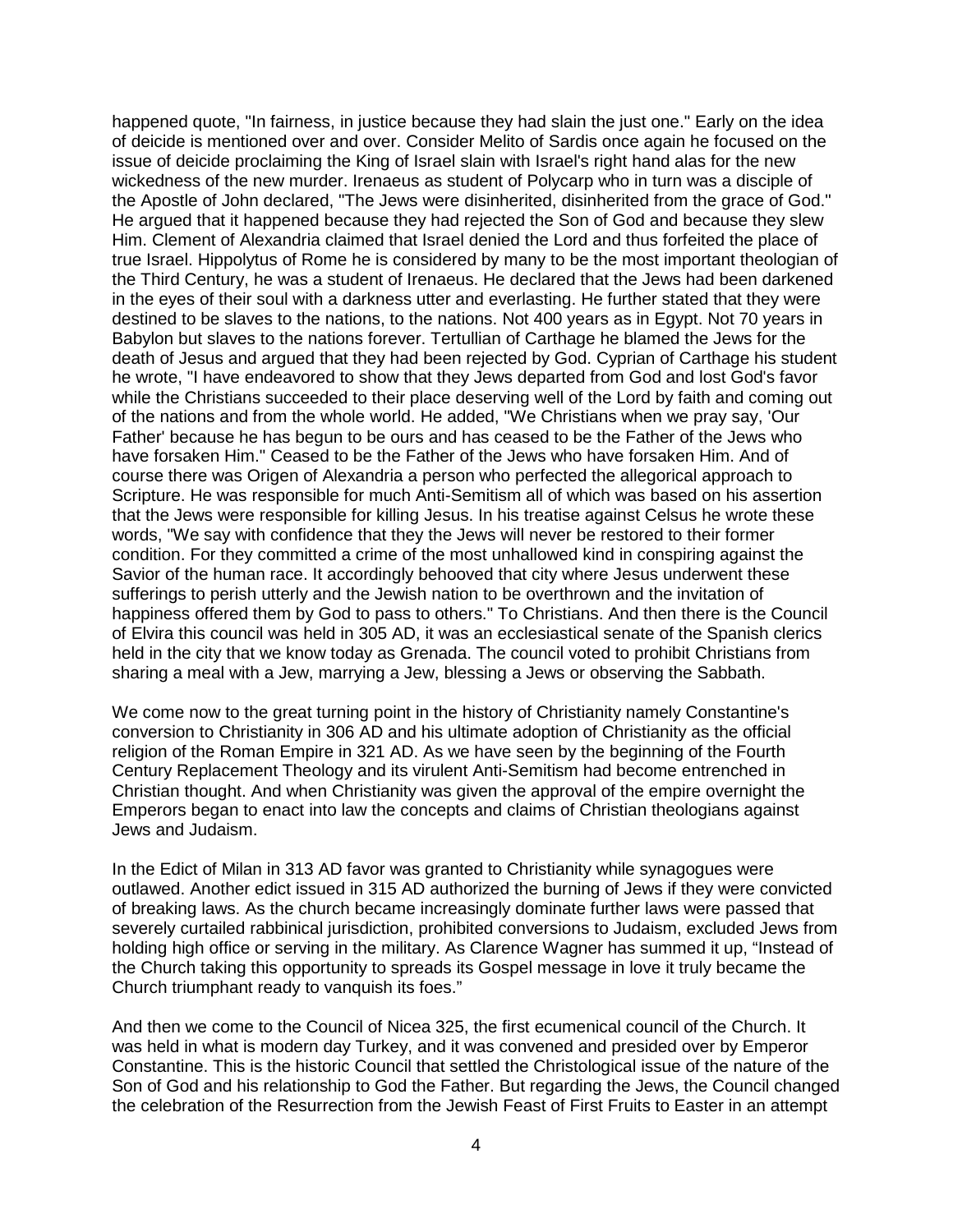to disassociate it from the Jewish feasts. The Council stated, "For it is unbecoming beyond measure that on this holiest of festivals we should follow the customs of the Jews. Henceforth let us have nothing in common with these odious people." In addition to calling them "odious people," documents of that Council called the Jews "polluted wretches," "a most horrible rabble," and "parricides."

Then there is Eusebuis of Caesarea, he taught that the promises of Scripture were meant for the Gentiles and the curses were for the Jews. He asserted that the Church was "true Israel." Hilary of Poitiers, said, "Jews are a perverse people accursed by God forever." He was a French bishop who was granted sainthood by the church. And then perhaps the worst of all, John Chrysostom, Archbishop of Constantinople. He was nicknamed "The Golden Tongue" for his powerful preaching. He presented eight sermons against the Jews. And here is some of what he had to say: "The synagogue is not only a brothel and a theater, it's also a den of robbery and a lodging place for wild beasts. Jews are inveterate murderers possessed by the Devil. Their debauchery and drunkenness gives them the manners of a pig. This is why I hate the Jews." In his other sermons he said he denied the Jews would ever receive forgiveness, he claimed it was a Christian duty to hate Jews, and he claimed that Jews worshipped Satan. And folks this man was canonized by the Church as a Saint.

And then there is St. Jerome the renowned translator of the Bible into Latin. He described the Jews as "serpents, wearing the image of Judas. Their psalms and prayers are the braying of donkeys. They are incapable of understanding Scripture." The very people who wrote it, incapable of understanding it.

One of the worst of the anti-Semites was Saint Ambrose, of Milan the man who converted Saint Augustine. Regarding the Jews, he wrote a virulent anti-Semitic diatribe that read like this, "The Jews are the most worthless of all men. They are lecherous, greedy, rapacious. They are perfidious murderers of Christ. They worship the Devil. Their religion is a sickness. The Jews are the odious assassins of Christ, and for killing God there is no expiation possible, no indulgence or pardon. Christians may never cease vengeance, and the Jew must live in servitude forever. God always hated the Jews." God always hated the Jews. You wonder if he ever read his Bible. "It is essential that all Christians hate them."

Saint Augustine considered the greatest of all the Church fathers in terms of his over all impact on the theology on the Church. With regard to the Jews he simply endorsed what his teacher had taught him. His only new contribution was his answer to a frequently asked question, "Why has God allowed the Jews to continue to exist?" His answer, "Although the Jews deserve death they are destined to wander the earth to witness the victory of the Church over the synagogue." But in terms of Replacement Theology he provided another cornerstone for the development of it, for he developed Amillennialism and his contention that the Millennial Kingdom had begun with the coming of Jesus and that the Roman Church was the fulfilment of the kingdom promises that were made to Israel.

So by the mid-Fifth Century at the beginning of the Middle Ages Replacement Theology and Amillennialism had become entrenched doctrines of the Church. And the Jews had been demonized, condemned, and ostracized to the point that the Church had become a Gentile organization that was off-limits to the very people who founded it.

These views were then reinforced by Thomas Aquinas the renowned theologian of the Middle Ages. He argued that because of their sin of deicide, the Jews were destined to "perpetual slavery." He further argued, "Jews should be compelled to work rather than live in idleness and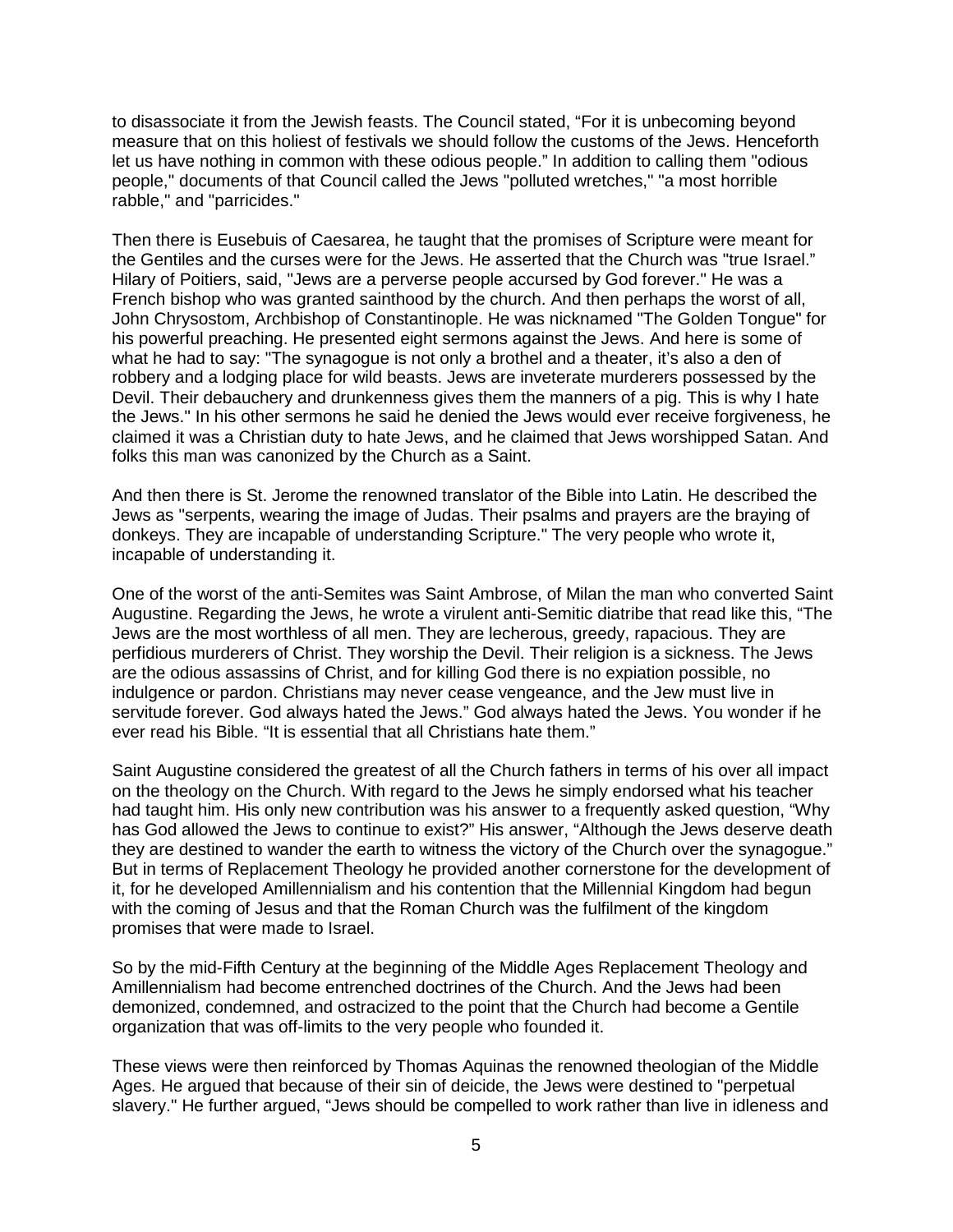grow rich from usury." The only reason they ever got involved in usury was because they were not allowed to hold regular jobs in any trade. Second, Jews should be forced to wear a distinctive badge in order to distinguish them from Christians. Third, Jews and heretics could be legitimately killed after a second warning.

To illustrate how severe the rejection of the Jews had become by the Middle Ages, I want you to consider the oath that the Church in Constantinople required a Jew to take in order to become a Christian, they had to swear this before the congregation: "I renounce all customs, rites, legalisms, unleavened breads, sacrifice of lambs of the Hebrews, and all other feasts of the Hebrews, sacrifices, prayers, aspersions, purifications, sanctifications, and propitiations, fasts, and new moons, and Sabbaths, and superstitions, and hymns and chants and observances of synagogues, and the food and drink of the Hebrews. In one word, I renounce absolutely everything Jewish, every law, rite and custom. And if afterwards I shall wish to deny and return to Jewish superstition, or shall be found eating with a Jew, then let the trembling of Cain and the leprosy of Gehazi cleave to me and may I be anathema in the world to come, and may my soul be set down with Satan and the devils."

A similar Visigoth oath from the Seventh Century required a Jewish covert to "renounce every rite and observance of the Jewish religion" and contained a promise that the person would "never return to the vomit of Jewish superstition."

Even the so-called friends of the Jews held them in low esteem. These three men were considered the greatest friends of the Jews in the Middle Ages: Bernard of Clairvaux, Peter the Venerable, and Pope Innocent III. They were considered friends because these three men had the courage to speak out against the murder of the Jews and to say that it was not right and it should stop. And yet Bernard of Clairvaux characterized the Jews in his writings as "more than bestial," "an evil seed," "a race who have not God for their father, but are of the devil." Peter the Venerable, a contemporary of Bernard, was known to be the meekest of men and a model of Christian charity. And here is what he said of the Jews, he said, "I doubt whether a Jew can really be human, they are monstrous animals, and they are brute beasts." And Pope Innocent III argued that Jews should not be killed because they should be left to wander the earth "until their countenance be filled with shame."

Again, by the beginning of the Middle Ages in the Fifth Century, two erroneous concepts about the Jews had become firmly established in Church doctrine: (1) The Jews should be considered "Christ Killers" and should be mistreated accordingly. (2) The Church has replaced Israel, and God has no future purpose for the Jews. And these concepts were reinforced throughout the Middle Ages through the Crusades, artistic expressions, blood libels, Black Plague myths, distinguishing marks, relegation to ghettos, pogroms, and The Inquisition.

## **Part 2**

**Dr. Reagan:** Welcome back to Christ in Prophecy and our discussion of the origins of Christian anti-Semitism. Next week, the Lord willing, we will continue with this presentation and I will show you some startling evidence about how the writings of one of Christendom's greatest heroes laid the foundation of the Holocaust; writings that Hitler endorsed in his book, Mein Kampf.

In our remaining time in this program, I want to share some observations with you regarding the information I have already presented. I concluded that by the beginning of the Middle Ages in the Fifth Century, two erroneous doctrines had been firmly established in the Church: First that the Jews should be considered Christ killers and should be treated accordingly. And second,